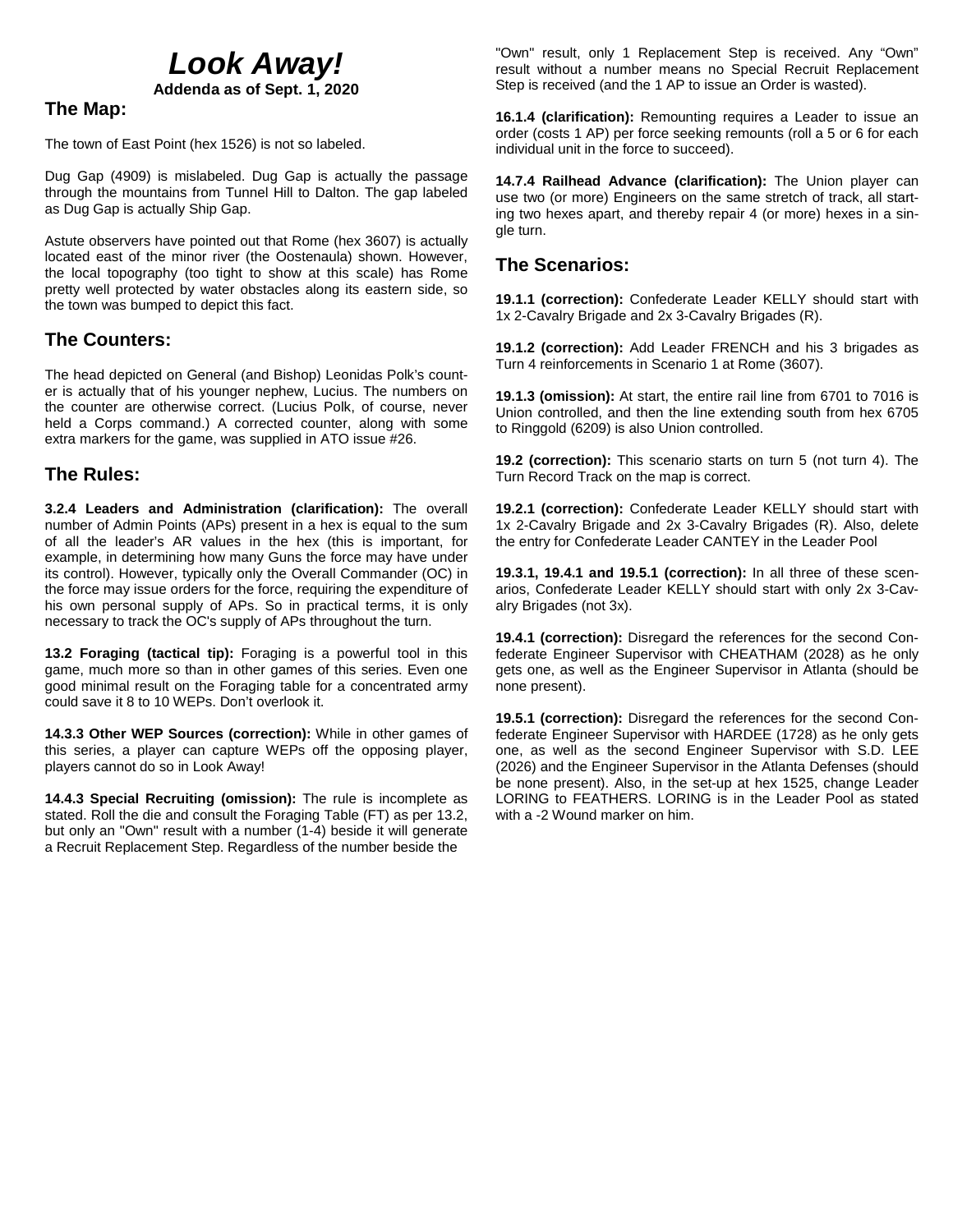# *Biafra!*

**Addenda as of Sept. 1, 2020**

### **The Rules:**

**1.0 Introduction** (clarification): Asset pieces are: Aircraft, Anti-Aircraft, Armored Cars, and Artillery. Note that the last two can only move on the map when stacked with a combat unit.

**Counter Abbreviations** (clarification):

| ACHUZ: Achuzie               | <b>ONWEA: Onweatuegu</b>   |
|------------------------------|----------------------------|
| <b>INTRVN: Intervention</b>  | <b>RECGTN: Recognition</b> |
| NZEOG: Nzeogwu               | <b>STEIN: Steiner</b>      |
| BOFF: Biafran Order of Free- | WILL: Williams             |
| dom Fighters                 |                            |

**2.2.1 Federal Sea Movement:** (change) Terminals [T] on the map are considered to be Ports as well.

4.0 Sea Movement (clarification): Ship counters remain in port when not in use. If Biafran units capture a port with a Federal ship in it, the ship is eliminated.

**4.1 Sea Movement Capability** (clarification): Each Federal ship may carry 1 infantry bde. Federal player cannot move a unit by sea to Port Harcourt unless Bonny is first placed under Federal control.

**4.2 Amphibious Attacks** (clarification): Federal units can land at an unoccupied port or terminal, but not at empty seacoast hexes.

**5.2 Federal Activation** (correction). Three Federal Division units activate with a modified DR of 4 or 5 (not 3 to 5).

#### **7.0 AIRCRAFT AND ANTI-AIRCRAFT ASSETS**

*Note: All of Module 7.0 and its subsections has been rewritten and presented below to fully document air power and air defense.*

Aircraft assets have special rules. They come in three kinds: fighters, bombers, and helicopter (which is treat as a bomber but has the range of a fighter (8 hexes). Aircraft may be used either tactically to support friendly land units in combat (see Module 8.0) or they may be used strategically to reduce the enemy's resource points (see Module 9.0). Anti-Aircraft assets are kept off the map and used to defend against enemy aircraft making strategic bombing attacks. Note that each Air and Anti-Aircraft asset can only be used once per turn; whether on attack OR defense.

**7.1 Aircraft Basing:** When not in use all aircraft assets are based on friendly airfield hexes (no stacking limits). During the land movement phase they may change their base to a new friendly base (including captured enemy bases). This does not impair their function for that turn. Enemy air units have no effect on base changes. If enemy units occupy the airfield hex, any aircraft assets in that hex are eliminated.

**7.2 Tactical Missions:** Aircraft operating tactically during the turn are kept on a friendly airfield hex until the Combat Phase. During either side's combat phase, a bomber (but not fighters) may fly any distance (helicopter range is 8 hexes only) from its airfield to aid the attacker or defender as the case may be. Each bomber shifts the final combat results column in the owner player's favor. Opposing enemy bomber units have no effect on each other than to negate any favorable column shifts for the opposing side on a 1 for 1 basis when both are in the same hex during combat.

**7.3 Strategic Missions:** To use any bomber or fighter aircraft asset strategically, remove it from its airfield at the end of the owning player's Movement Phase and place it off-map. At the end of a player's combat phase, after all land combat is resolved, the owning player resolves all strategic attacks. Both players may use their

available bombers and fighters (if any) to (abstractly) attack enemy cities and towns across the map and thus reducing enemy resource points, or assign their fighters (if any) to instead Patrol their airspace. Fighters assigned to Patrol must be based within eight hexes of an enemy controlled airfield (it need not be occupied). Before any strategic bombing is resolved, the patrolling player may then roll on the bombing/interception table for each fighter asset on Patrol. The player attempting strategic bombing then rolls on the bombing/interception table for each surviving bomber (or fighter) asset to determine the result. While each bomber or fighter normally resolves its attack separately, a fighter may combine with a bomber adding their DRMs together for a single attack to improve chances. After all rolls for strategic missions are made, all aircraft assets are returned to their base airfield. If that airfield was occupied by enemy units, it may relocate to another friendly airfield, otherwise it is eliminated.

*Example of a Strategic Air Mission: Suppose the Federals are Strategic Bombing with one DC-3, two IL-28s and one Mig-17 (this must have be based within the 8 hex limit of a Biafran held airfield as stipulated in Section 7.3). The Biafra player is defending with two AA units. Both players arrange their units off-map. Each bomber resolves its attack individually. To give the DC-3 any chance at all the Federal player needs to allocate the Mig-17 to go in with it to give its +1 DRM to offset the DC-3's -1 DRM (it would hit on a 6). The two IL-28s will go in alone. The Federal player could have left the DC-3 on its own (making an effectual diversion with a risk of losing it) and had the Mig-17 perform a bombing run with its own +1 DRM. If the Biafran player had a bomber (Rosen? hint, hint) then the Federal player would also be faced with deciding to hold back the Mig-17 for Patrol purposes (i.e. imposing a -1 DRM on the Biafran bomber). Luckily for him he has uncontested air supremacy and this is not an issue this turn. The Biafran player rightly fears the two IL-28s the most (due to their +1 DRM). He allocates his 2 AA units against these, 1 each to cancel-out their +1 DRM. He could have doubled up these AA units against a single IL-28 instead, making one of them face a -1 DRM in its attack. He could also have allocated one or both AA units against the DC-3 making it face a -1 or -2 DRM in its attack (potential dead meat there). The Federal player would then roll 3 times for the bombers that are attacking; once for the DC-3 and once for each of the two IL-28s (all with net DRMs of 0).*

**7.4 AA Assets:** Only the Biafran player has AA assets (representing general air defenses across the country). As each AA asset is acquired, it is simply kept off the map (called being in Strategic mode). AA assets passively defend (no shooting back) by minimizing the results of enemy strategic bombing attacks by reducing their die roll results. AA assets can also be used to satisfy losses in lieu of losing resource points. Otherwise they cannot be affected. See the Variant rule 7.5 below for the option to also use AA in a Tactical mode on the map.

**9.0 Mobilization** (deletion): Disregard the wording about the initiative player going first when mobilizing new units. The Federal player always goes first when determining and declaring mobilization expenditures.

(clarification): Once a player's unit(s) occupy (or are the last to occupy) all of a resource complex's (the terminal and 4 well) hexes, there is no lag time to use it. Players may start rolling for Resource Points in the next Mobilization Phase. Units may subsequently leave hexes making up a resource complex but the player can continue to earn Resource Points till the other side grabs at least one hex of the complex.

(clarification): During this phase, the Biafran player decides whether to place his AA assets on the map (for Tactical Air Defense) or off the map (for Strategic Air Defense) for the following turn.

**10.0 Biafran Endurance** (clarification): Loss of each orange Biafran city (circle) or town (square) causes a 1 point reduction in the Biafran Endurance Level once per game for each. If an orange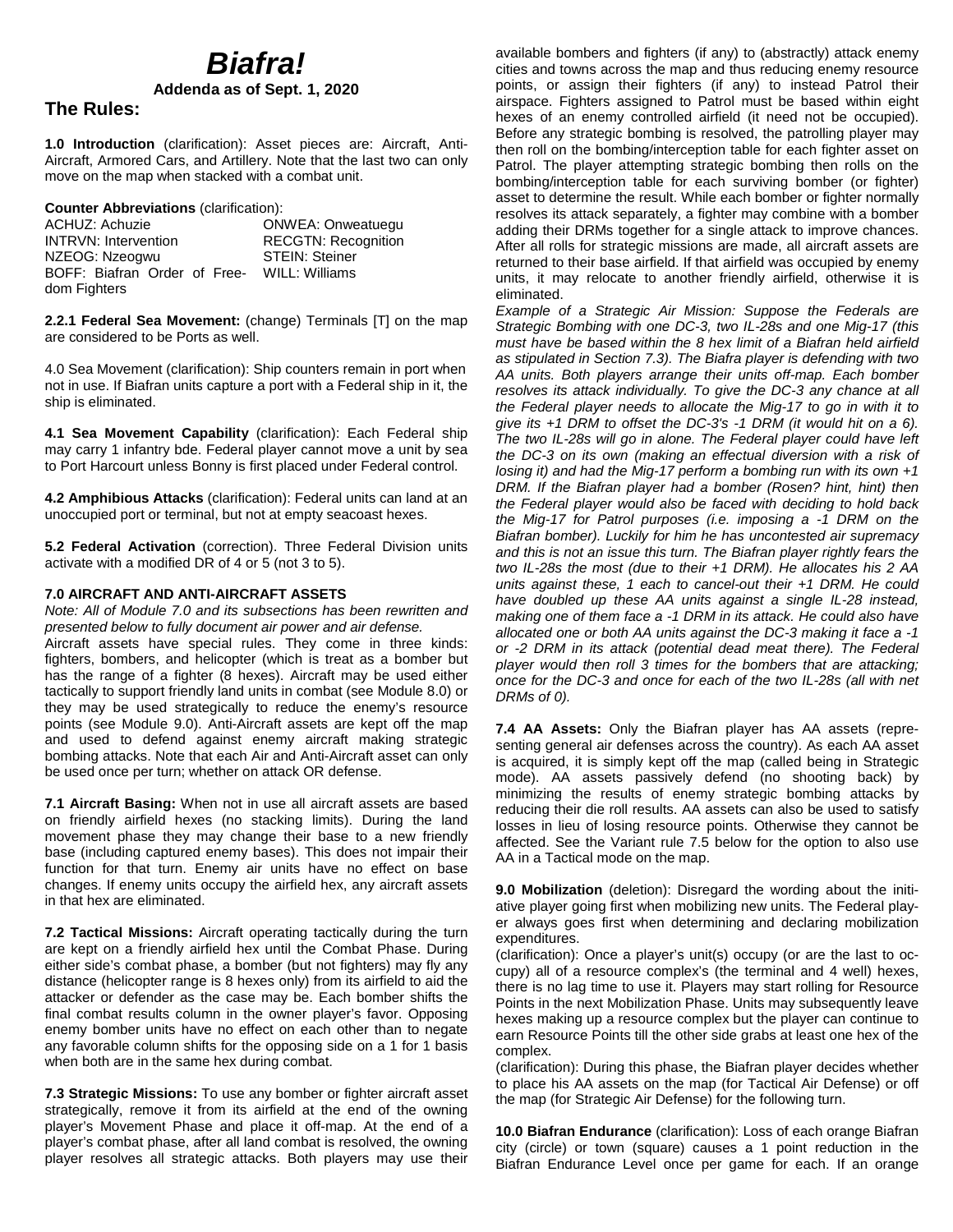town/city is recaptured there is no increase/restoration of the lost Endurance Point by the Biafran player (the residents have become refugees and/or lost faith in the cause).

**11.2 Biafra's Mercenaries** (clarification): The Von Rosen unit is the MFI-9 Bomber.

**13.2 Biafran Set-up** (clarification): Use one of the grey Armored Car units backprinted with the Federal flag for the Biafran Armored Car specified. Note that actual Biafran armored car pieces were printed in the ATO 2014 Annual.

# **The Charts:**

**Combat Results Table** (clarification): Attacks at odds worse than 1:2 are not allowed. Odds greater than 4:1 are treated as 4:1.

**Bombing, Interception Table** (correction): Disregard the "in target hex" notation for the Anti-Aircraft DR Modifier.

**Random Events Table**: Use 2D6 (not a D12) to determine a Random Event for the turn. Disregard for now the DR result of 1 (this is a holdover from playtesting, but could come back in a future variant). Also, the foreign intervention random event states, "this event only occurs once". However, *each* of the three outcomes of the event (Soviet intervention, French help, and British observers) all happened in reality. So, change it to say "each *individual outcome* only happens once, ignore if it has occurred before".